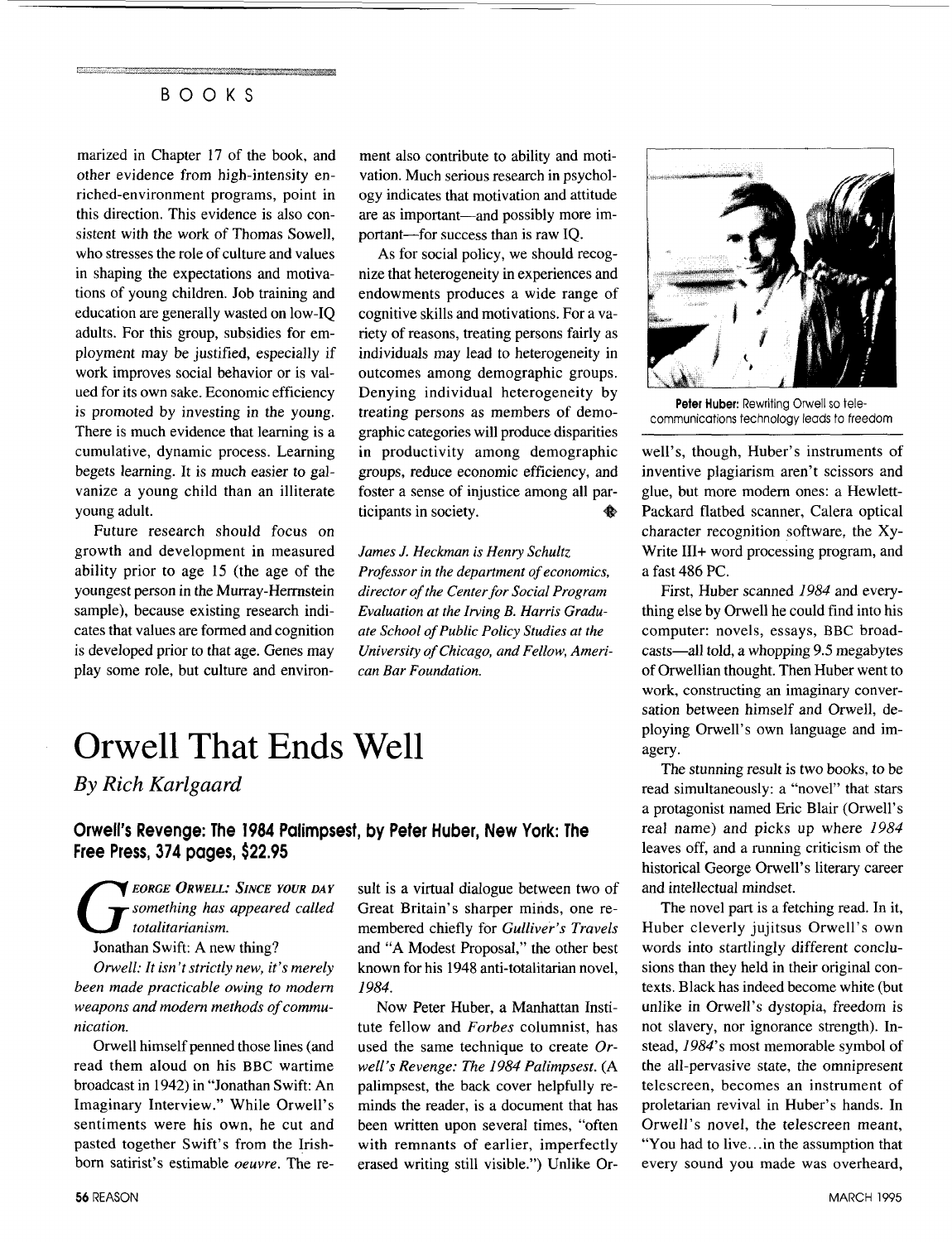and.. .every movement scrutinized." But in Huber's world, rather than inhibiting activity, the telescreen breathes life into the soul and the marketplace and eventually brings down the government and its ministries.

AS author of *The Geodesic Network*  and one of the country's top telecom experts, Huber knows his networks and computers-better than Orwell could have known in 1948, certainly, or even today, were Orwell alive. (Orwell was, not surprisingly, something of a Luddite.) Early on in *Onvell's Revenge,* we are informed that the dumb-terminal telescreen network of *1984* was replaced by a clientserver network. Why? Imperial overreach. The Ministry of Truth had "demanded a system powerful enough to reach every room, to revise every record, to overwhelm every other form of communication." And so the old wires were "ripped out, vast bundles of them, tons and tons of useless copper, replaced by a few dozen of the new, orange-rubber rings."

For 10 years, the new network does the trick. The system is "robust," it is "fault tolerant," it operates "peer-to-peer." No single screen, no single cable can bring down the whole network if it fails. The network itself is almost annoyingly simple. The cables run through the tunnels, with branches leading off into every apartment and office. Directly or indirectly, all points on the network are connected.

For Huber, of course, that interconnection is precisely the government's undoing. It isn't long before a few of the "phreaks"—the techno-wizards who turn the state's surveillance apparatus against itself-figure out the potential for decentralization inherent in the system. They begin altering the telescreens so as to shut off propaganda from the central ministries. That's step one. Better yet, they learn to exploit the peer-to-peer architecture to communicate among themselves. Result: Free thought and the marketplace are reborn.

**M** IDWAY THROUGH THE NOVEL, HUBER'S ETC: Blair stumbles into what was once the worst part of Airstrip One (i.e., London) only to find that it has become the best part of town. "Soon the air was filled with a hubbub of similar human exchange," writes Huber. "The passers-by were increasing in number, and instead of shuffling along, they strode firmly down the road.. . .The street was so crowded that you could only with difficulty thread your way down the alley between the stalls. The stuff on the stalls glowed with fine lurid colors-hacked, crimson chunks of meat; piles of oranges and green and white broccoli, stiff, glassy-eyed rabbits; live eels looping in enamel troughs; plucked fowls hanging in rows, sticking out their breasts like guardsmen naked on

|                                                                                                                                                                                                                                                                                                    | e                 |
|----------------------------------------------------------------------------------------------------------------------------------------------------------------------------------------------------------------------------------------------------------------------------------------------------|-------------------|
| FREE MARKETS . FREE TRADE . LIBERTY . STUDENTS                                                                                                                                                                                                                                                     | e                 |
| Liberty & Society, where you'll spend a week exploring                                                                                                                                                                                                                                             | w<br>e            |
| the many dimensions of liberty and its relevance to the                                                                                                                                                                                                                                            | e<br>k            |
| world around us, in the company of other interested                                                                                                                                                                                                                                                |                   |
| college students and distinguished faculty, with plenty                                                                                                                                                                                                                                            | l<br>$\mathbf{o}$ |
| of opportunitites to discuss and debate-all for free.                                                                                                                                                                                                                                              | n<br>g            |
|                                                                                                                                                                                                                                                                                                    |                   |
|                                                                                                                                                                                                                                                                                                    | S<br>e            |
|                                                                                                                                                                                                                                                                                                    | m<br>i            |
|                                                                                                                                                                                                                                                                                                    | n                 |
|                                                                                                                                                                                                                                                                                                    | a                 |
| Liberty & Society for undergrad and grad students. Held at various universities in PA, VA, and CA throughout the summer. Free to accepted applicants.<br>For application, call the Institute for Humane Studies, George Mason University, at 1-800-697-8799. Application deadline: April 14, 1995. | V                 |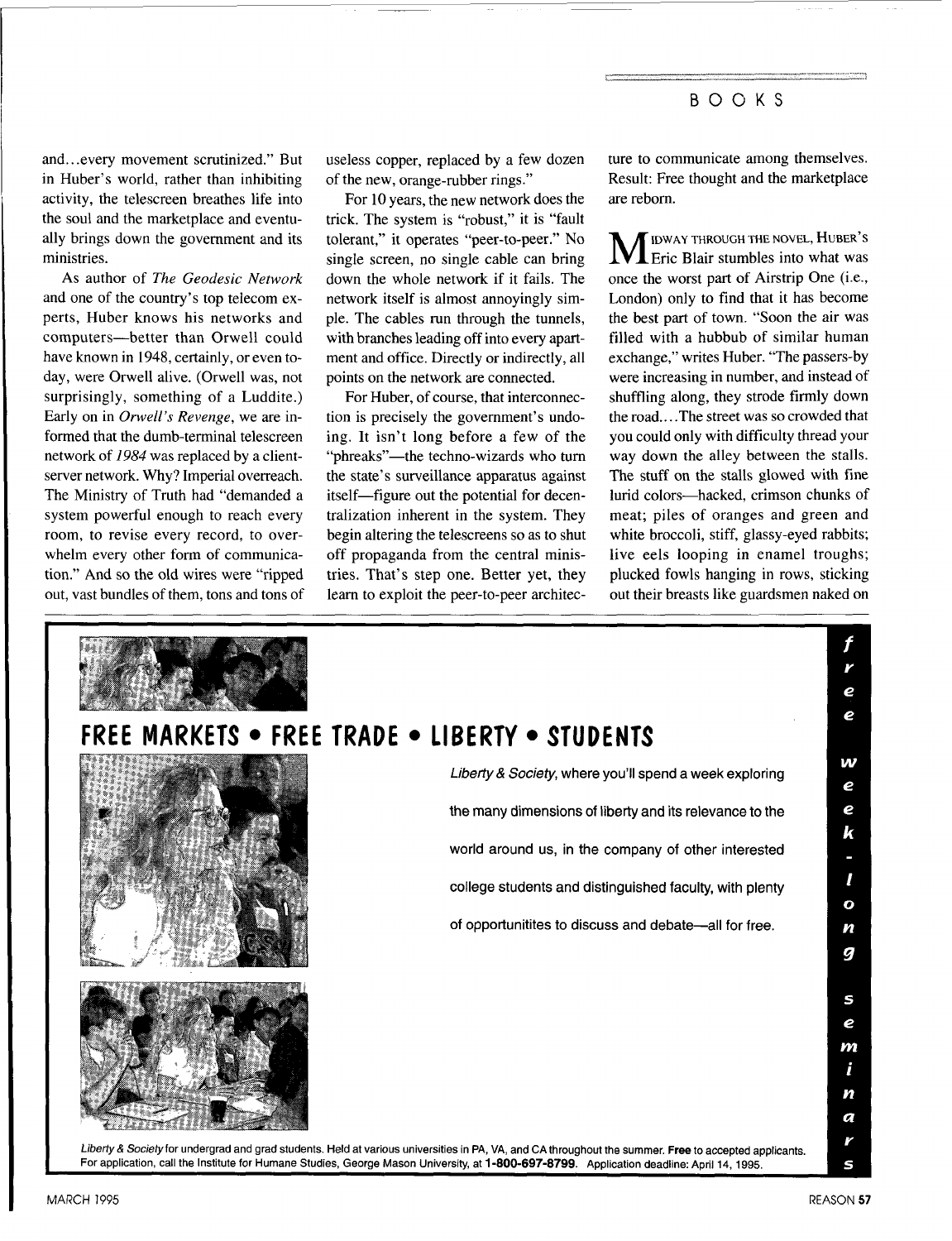parade. His spirits rose at the sight of all the activity. It was delightful—the noise, the bustle, the vitality. For a moment the sight of the street market persuaded him there was hope for England yet."

The government is powerless to stop these unintended consequences. No one in the ministries even knows how the network works anymore, since all the knowledgeable technicians have been long exterminated or shipped to labor camps. The government's own "experts" are stumble bums, and the portraits of them are among the book's funniest passages. At one point, for instance, Ministry official O'Brien *(1984* readers will remember him as Winston Smith's torturer), asks a lackey about the surveillance installations:

"Burgess twitched, and his face drooped. 'Well, it has to do with the blue box, you see. After the screen's mounted, we use the box. This part's really complicated. But it's in the manual-all in the manual.'

"These manuals that you use-' O'Brien hesitated again. 'I wonder if there might be some simpler explanation of it all. Something for a nontechnical chap like me. Or do you—better still—that we might locate one of the engineers who helped write it? Someone from the '80s, perhaps?'

"Burgess gazed back expressionless. 'We could look. Can't say that I ever met any of the old guard. Most of them turned out to be saboteurs.' He spoke with increasing vigor, and the spittle began to gather at the corners of his mouth. 'Completely unreliable, most of them. Not really Party men at all."'

Throughout *Orwell's Revenge,* Huber returns to a central question: How could Orwell, a writer so alert to the machinations and evils of totalitarianism, see capitalism and communications technology as tyranny's friend, rather than its undoing? Huber accuses Orwell of giving in to emotion. He hated the radio, and by extension all communications technologies, because of Josef Goebbels's brilliant use of them in spreading Nazi propaganda.

Orwell's contempt for capitalism was

even less rational. Huber traces it to the Dickensian miseries young Orwell suffered at Crossgates, the boarding school he attended on scholarship before going on to Eton. Orwell wrote about it in his novel, *Keep the Aspidistra Flying:* "The very rich boys were more or less undisguisedly favoured; the poor but 'clever' scholarship boys didn't go riding, didn't get a cricket bat, didn't get a birthday cake, were caned more often, were publicly reminded of their poverty, and were expected to be snivelingly grateful to Crossgates for its charity."

**Huber's "palimpsest" should have come out 10 years earlier. After the collapse of communism, after Tiananmen Square, no serious thinker can credibly suggest that computers and advanced telecommunications favor the state.** 

If Huber's "palimpsest" has one major flaw, it is timing: It should have come out 10 years earlier. Not only because the publication date then would have matched *1984's* famous title, but because the implications of computer networks as an instrument of freedom were less obvious a decade ago than they are today. After the collapse of communism, after Tiananmen Square, no serious thinker can credibly suggest that computers and advanced telecommunications favor the state.

I<sup>N</sup> 1994, IN FACT, THE ARGUMENT HAS moved decisively in the other direction. Instead of arguing that emerging technologies will create a hyper-centralized brave new world, many now fret that everadvancing PCs and broadband networks are balkanizing society into smaller

and smaller niche markets. Critics from Charles Murray to Robert Reich look into the future and see an ever-wider skewing of the info-rich and the ignorant poor, with combustible consequences.

REASON readers will like how Huber cleverly addresses this important '90s debate. Late in *Orwell's Revenge,* he stages a debate-to-the-death between the highranking party official O'Brien and a jailed phreak:

O'Brien: "You will be astounded at how quickly your new world of free choice becomes ugly and depraved.... Free choice on the telescreen will bring about a frightful debauchery of taste.... kicking little girls in the head will be O.K.; a film of a woman defecating will be O.K.. . .Place every telescreen under private control, and the masses will wallow in filth far worse than the rubbishy entertainment and spurious news the Party supplies today."

Phreak: "Some, as you predict, will anesthetize their minds with visual opiates peddled over the network. But others will use their new power to choose wisely. In the cataract of information of the telescreened world, the most important right will be the right not to listen, not to speak, and not to share one's thoughts, words or gestures. Freedom of thought, freedom of assembly and religion, copyright and privacy, all pivot on a single, higher right: the right to communicate by mutual consent with other individuals possessing the same dignity, the same power of choice. That is the promise of the telescreen."

O'Brien: "By encouraging necrophilic reveries, a depraved artist may do quite as much harm as by picking pockets at the races. Private pornography inspires public violence. Private scheming and conspiracy culminate in fraud, extortion, or blackmail. The individual's freedom becomes the community's slavery. Freedom is slavery."

Phreak: "Freedom is sanity....The telescreen will give us necrophilic reveries, but it will also create room for the art of angels. It will supply passion but also reason. It will spread propaganda but also